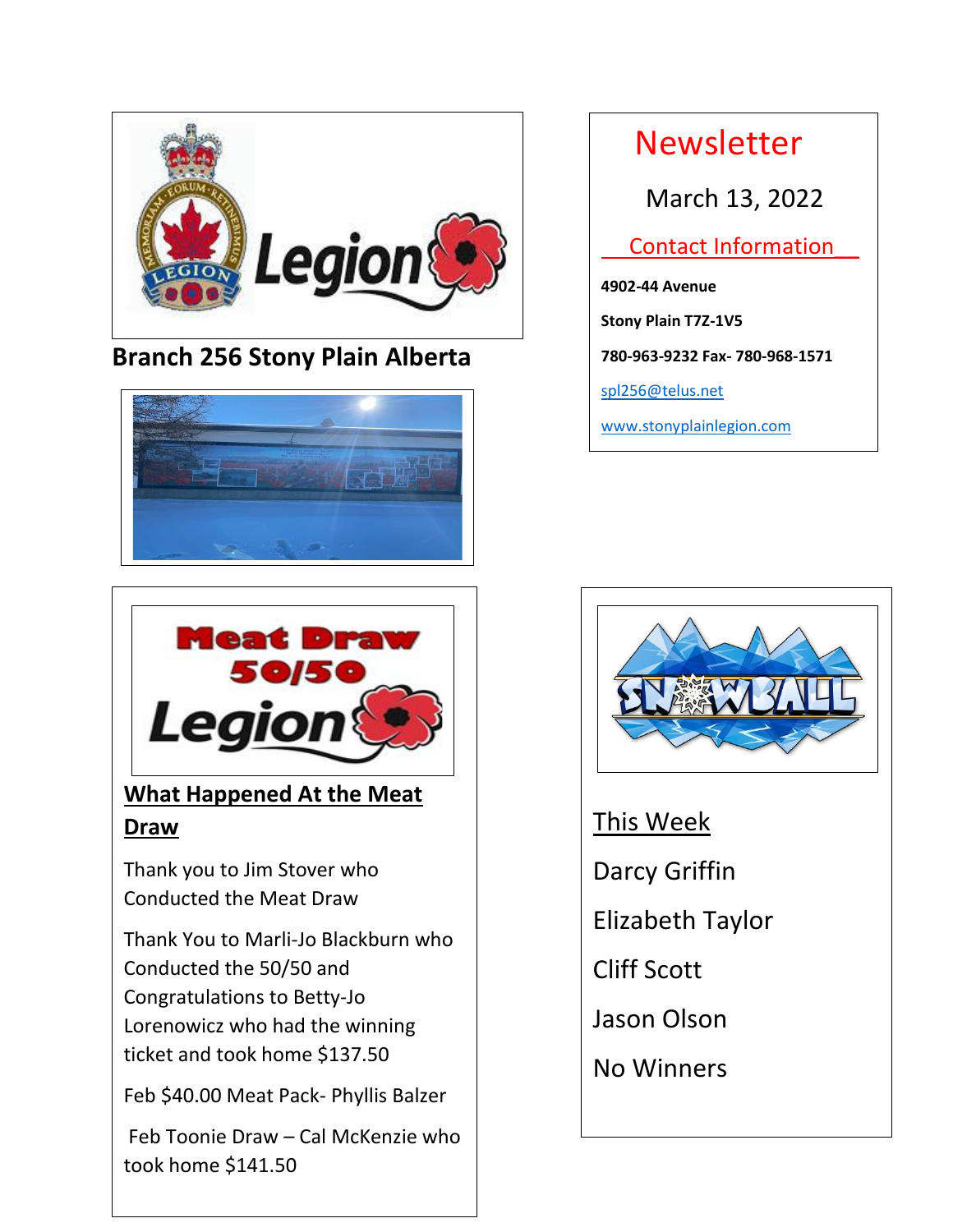

## **Executive Meeting**

**2 nd Tuesday of each Month @ 7:00pm** 

## **General Meetings**

.

**3 rd Tuesday of each Month at 7:00 pm except for July August and December.**

### **President- Jim Stover**

**Past President -Pat Hale**

**1 st Vice- Pat Hale**

**2 nd Vice – Dixie Jones**

**Secretary- Sherri Milne**

**Treasurer- Lanny McConnell**

**Sgt-At-Arms- Curt Budden**

**Service Officer- Ed Siteman**

**Pastor- Rev Trevor Swanson MTS**

**Hall Rental- Vikki Scott**

**Executive-, Andrew Benkovich, Audrey Funge and Vikki Scott** 



Watch for sign up sheets in lounge for Volunteers. Thanks to all our Volunteers.

A big Thank you this week to our great group of Volunteers that helped with Soup and Sandwich Gladys Getzinger, Brenda Pohl and Pat Hale. Thanks to Wendy Roberts for stepping in last minute to lend a hand.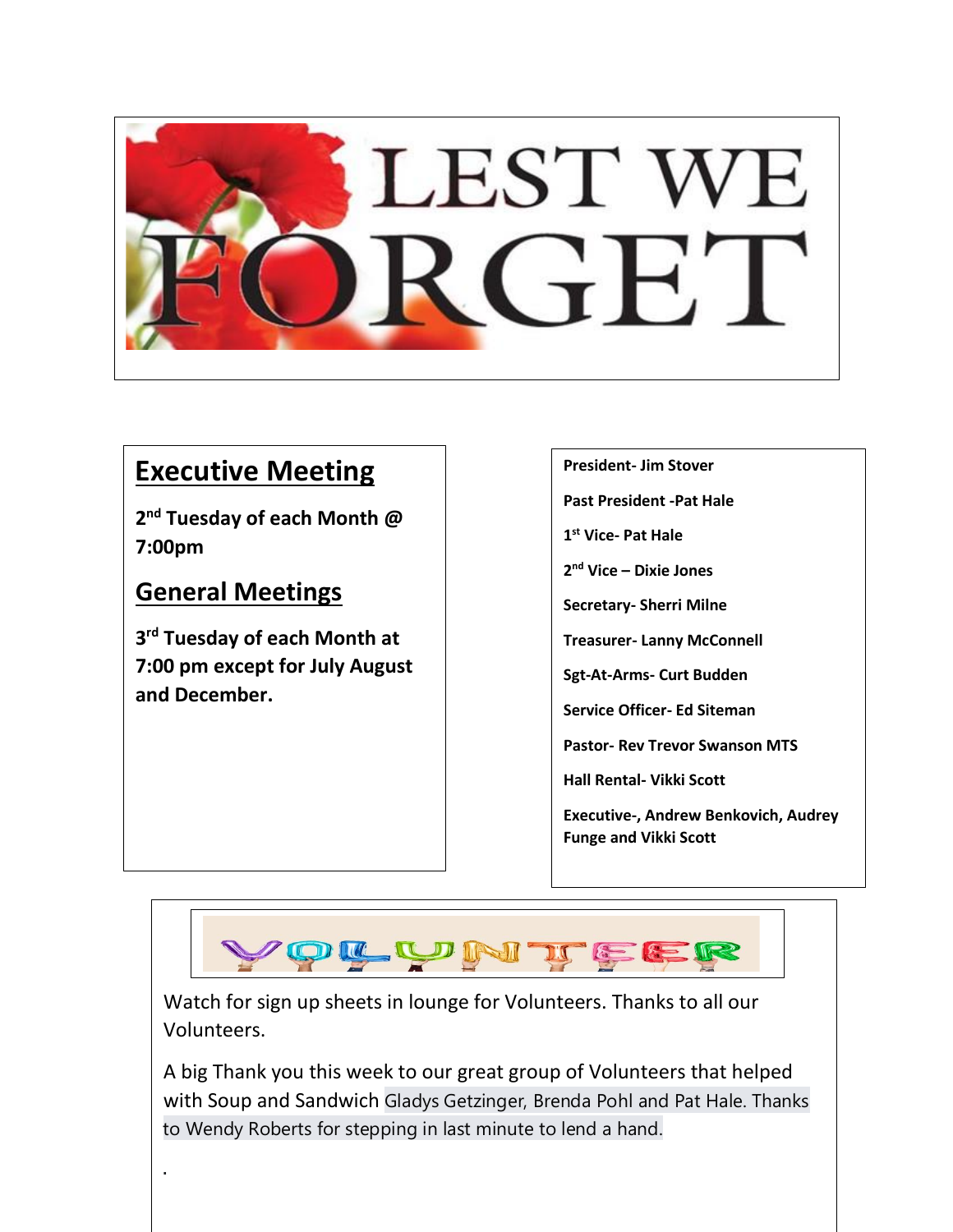



-Wed Darts reg 6:30

-Crib Thursday Reg 6:30

- Fridays Soup and Sandwich 12:00 to 1:00

-Meat Draw Sat 3 to 5 pm

-March 18 Magic Show

-Volunteer Appreciation Night April 22. Sign up sheet in Lounge

Anyone interested in Weekly Legion golf this summer please sign up. There is a sheet at the bar. Sign up soon so we can book course. Thanks







Sandwich

Friday's starting February 4, 2022 12:00 pm till 1:00 pm \$10.00

Volunteers needed to make soup, make sandwiches, serve and clean-up. Sign up sheet in the lounge.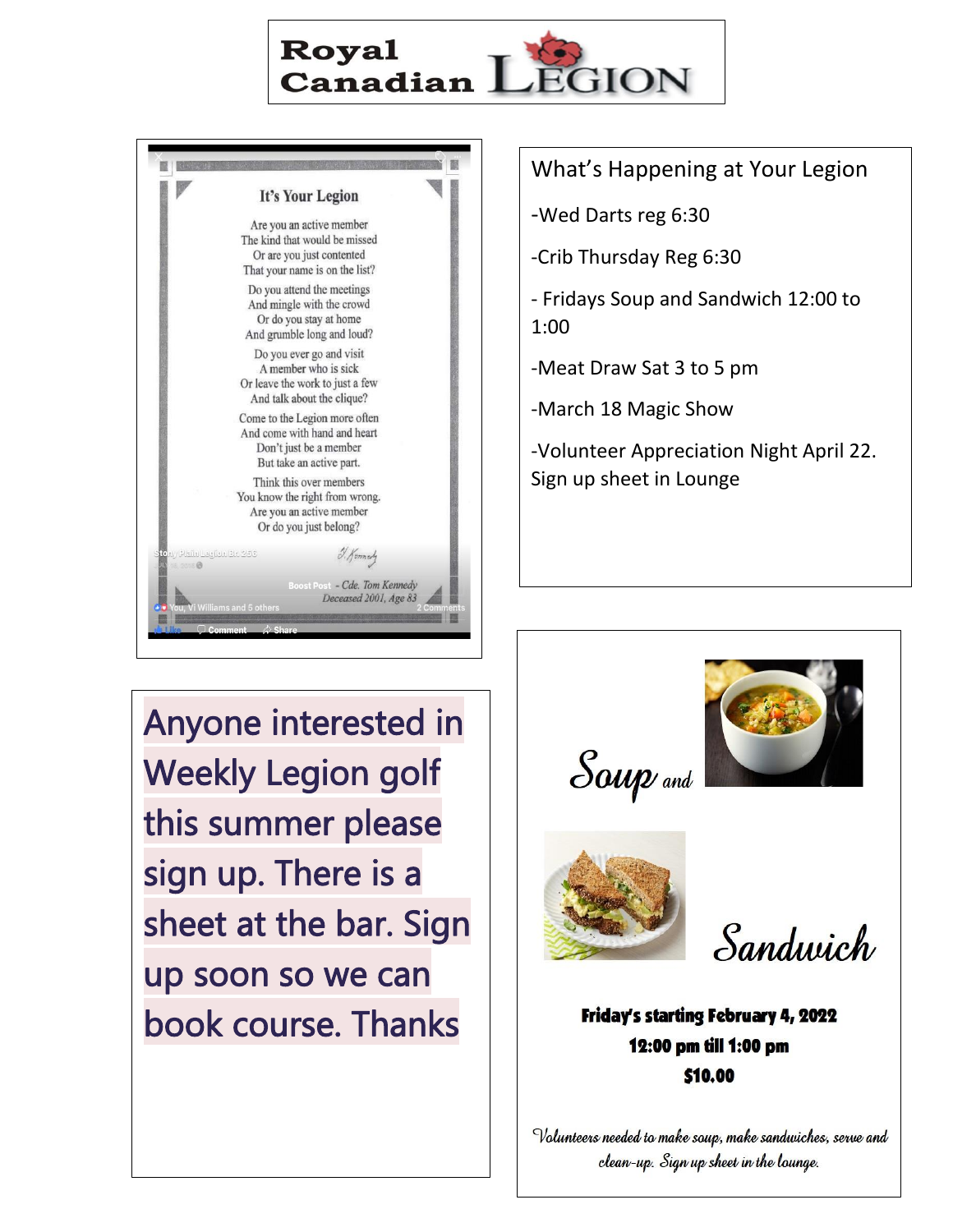



Our Hall is available to rent. Contact Vikki at hallrentalspl256@gmail.com. Or leave a message at 780-963- 9232.



To our Members.

We have started up our Darts and Crib again. We are open to everyone, all skills excepted. Come on out and enjoy evenings with your Comrades. Thank all who have been coming out for our Meat Draws it is nice to see our members supporting your Legion.

This Tuesday March 15 is General Meeting Please attend.

Jim Stover

President

**Sign in a Shoe Repair Store** We will heel you We will save your sole We will even dye for you.

**Sign over a Gynaecologist's Office:** "Dr. Jones, at your cervix."

**In a Podiatrist's office:** "Time wounds all heels."

**On a Septic Tank Truck**: Yesterday's Meals on Wheels

**At an Optometrist's Office**: "If you don't see what you're looking for, You've come to the right place."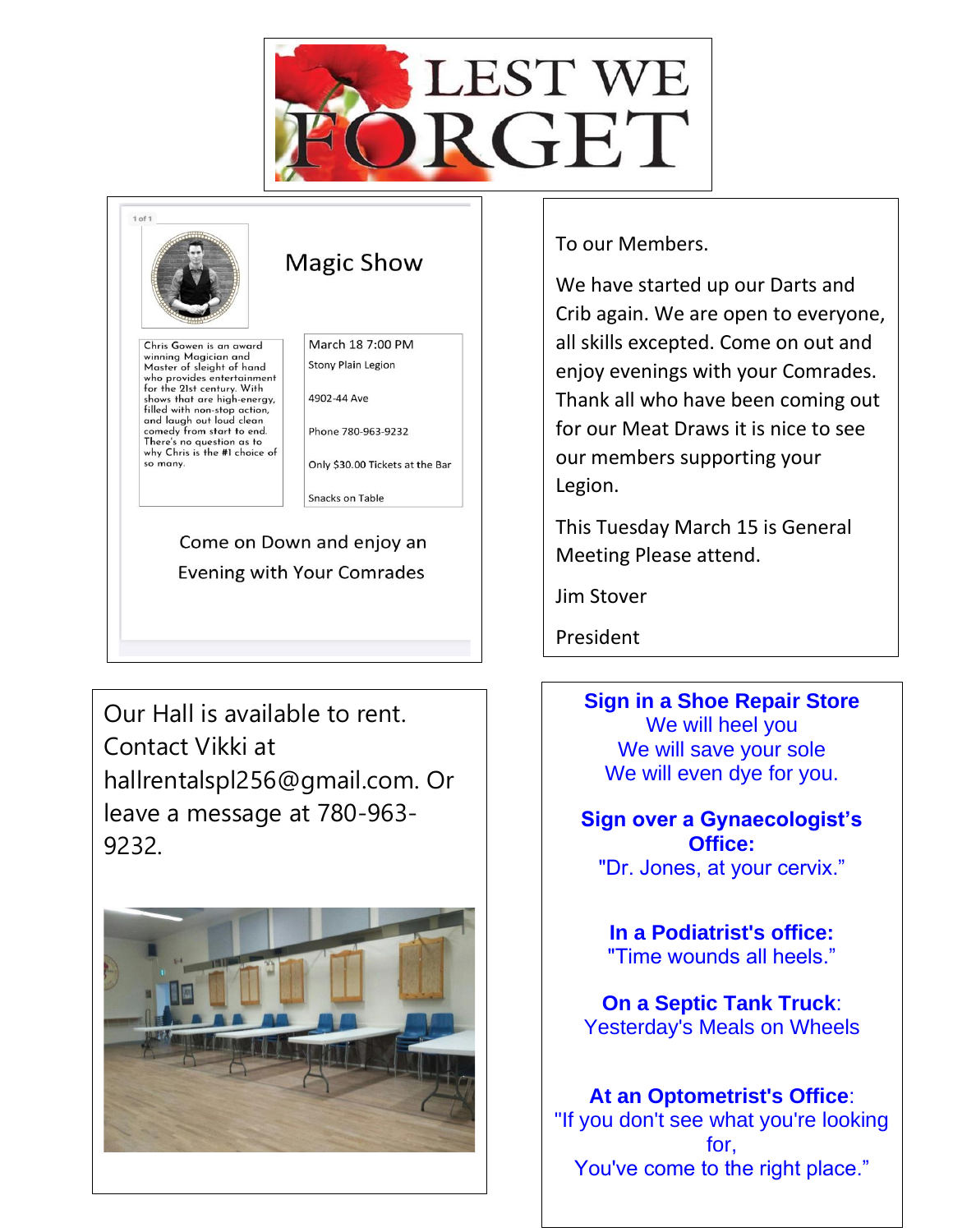# Service Officer Edward Siteman





 Stony Plain Branch 256 4902 - 44 Ave Stony Plain T7Z 1V5 Phone: (780) 963-9232 Fax: (780) 968-1571 email: spl256@telus.net

### **Support for Veterans and Family's**

The Legion provides a range of service and supports for Veterans, their families and dependents. In addition to directly assisting Veterans and their Families wirh the disability process through Veterans Affairs Canada (VAC). the Legion Offers a variety of programs, resources, and Referrals to Support Veteran Health, transition to civilian life, financial assistance and well-being.

### **Gathering Of Veterans**

The Last Sunday of the Month Starting @ 1400 hours has been set aside for a gathering of Veterans of the Canadian Armed Forces & RCMP and all those serving on active duty to come together in Fellowship and to be introduced to the Legion. Coffee and Donuts will be Served. All Veterans Welcome

### **At The Local Legion Branch, a Veteran or Family can;**

- meet with a volunteer Legion Service Officer to help identify unmet health or support needs and review possible benefits through (VAC) as well as other supports available - get assistance with completing the Legion Claims Form and receive a referral to Legion Command Service Officers for individual assistance

- request benevolent financial through the Poppy Fund

- request visits to Veterans in Retirement and Long-Term Care Facilities

- access Veteran support and care programs as offered through the Branch